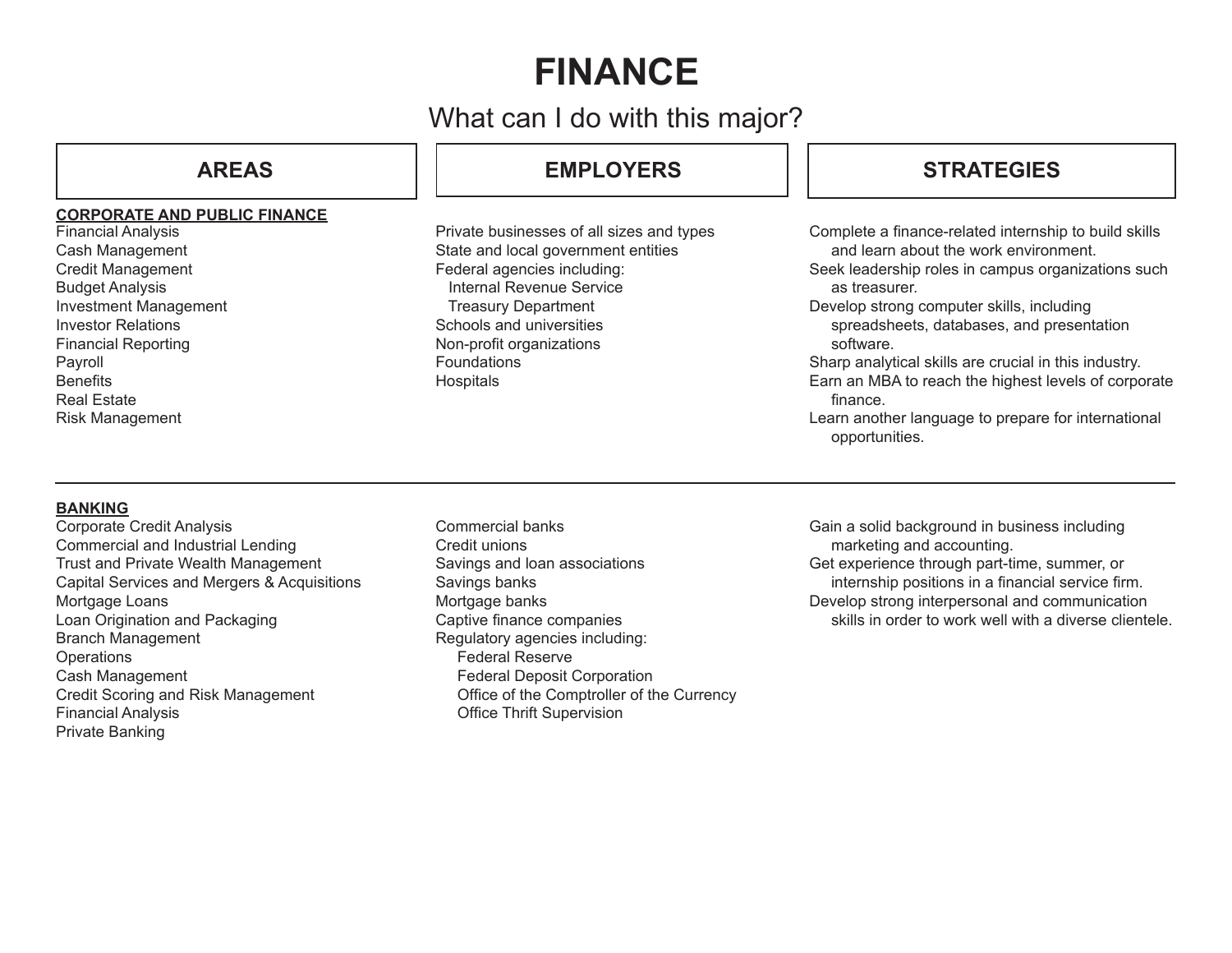### **INSURANCE**

Claims Analysis **Underwriting** Risk Management **Sales** Actuarial Science Loss Control

Life insurance firms Property and casualty insurance firms Commercial banks Savings banks

## **AREAS EMPLOYERS STRATEGIES**

Complete an internship with an insurance agency. Talk to professionals in the industry to learn more about claims, underwriting, and risk management. Many entry-level positions exist in these areas.

Initiative and sales ability are necessary to be a successful agent or broker.

Develop strong communication skills, as many positions require interaction with others and the ability to explain information clearly and concisely. Take additional statistics classes to prepare for a

career in actuary science. Prepare to take the first in a series of actuarial examinations.

#### **PERSONAL FINANCIAL PLANNING**

**Sales** Customer Service **Operations** Portfolio Management Financial Advising Insurance Advising

Brokerage firms Trust companies Financial partnerships Multi-line insurance firms Sole practitioners

Gain experience in sales. Demonstrate a highly motivated and entrepreneurial personality. Research how one obtains the Certified Financial Planner (CFP) designation. Develop a solid personal network.

### **REAL ESTATE**

Residential Brokerage Commercial Sales Appraisals Property Management Real Estate Portfolio Management

Real estate brokers Commercial banks Appraisal firms Apartment and condominium complexes **Developers** Large corporations: real estate departments Real estate investment trusts Mutual funds Construction companies

Obtain sales experience through part-time, summer, or internship positions. Research how to become a real estate broker through the National Association of Realtors. Develop an entrepreneurial spirit.

Research apprenticeships in appraisal.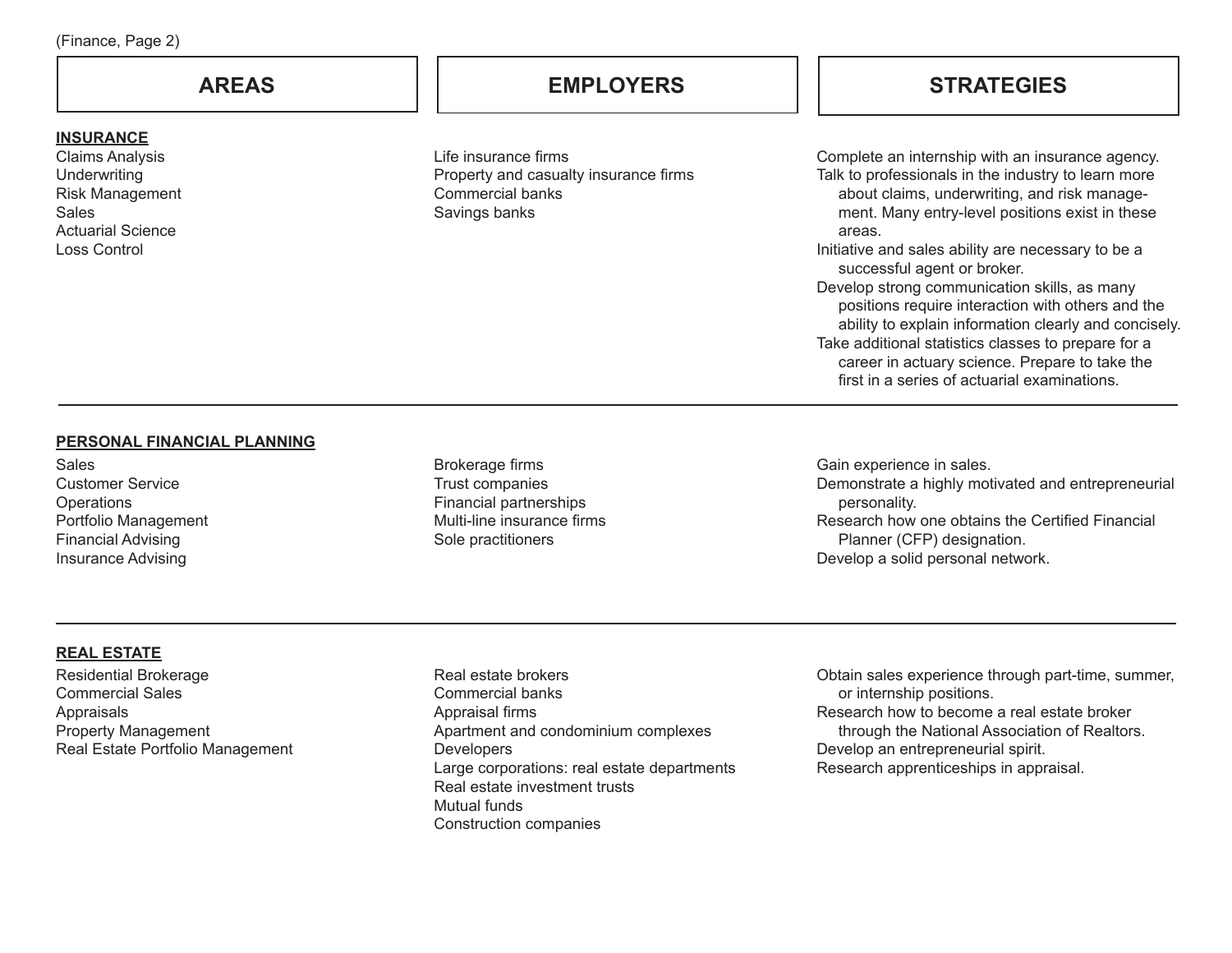#### **INVESTMENT BANKING**

Corporate Financial Analysis Mergers and Acquisitions Equity and Debt **Underwriting** Institutional Bond and Equity Sales Retail Bond and Equity Sales Business Valuation Business Sale Transactions Currency Trading Derivatives, e.g. options **Trading** Venture Capital Fund Management New Venture Analysis Hedge Fund Management

## **AREAS EMPLOYERS**

Investment banking firms

 *(Changes in laws have created a fluid situation in this industry; Mergers and acquisitions continue to take place.)*

Financial services firms

Insurance firms

 *(The Gramm Leach Bliley Act of 1999 allowed financial services firms to acquire or build invest ment banking subsidiaries and vice versa.)* Commercial banks *(Due to shifts in federal regulations, more commercial banks are adding investment activity.)*

## **STRATEGIES**

An MBA is required to move beyond the entry-level analyst position in investment banking. Investment banking is highly competitive.

Be prepared to work many hours of overtime per week, start at the bottom, and pay your dues. Develop strong analytical and communication skills.

Cultivate personal ambitiousness.

Join a campus-based investment club.

Obtain a Series 7 License for both institutional and retail broker sales positions.

Work toward the CFA designation.

### **MONEY MANAGEMENT**

Research **Trading** Marketing Portfolio Management Hedge Fund Management Portfolio management firms Commercial banks Investment banks Federal Reserve banks Insurance firms

Most positions require an advanced degree in economics, finance, or business and many years of financial experience.

## **ACCOUNTING**

Corporate or Government Including: Financial Management Financial Reporting Cost Accounting Tax Planning Research

Companies of various sizes, in all industries Federal agencies and departments including: Federal Bureau of Investigation Internal Revenue Service Department of the Treasury Office of Management and Budget Securities Exchange Commission State and local agencies

Sometimes opportunities in accounting exist in government and corporate settings for finance students.

Take more than the required amount of accounting classes to supplement finance curriculum. Maintain a strong GPA.

Complete an internship in a government agency and become familiar with the government application process to work in the public sector.